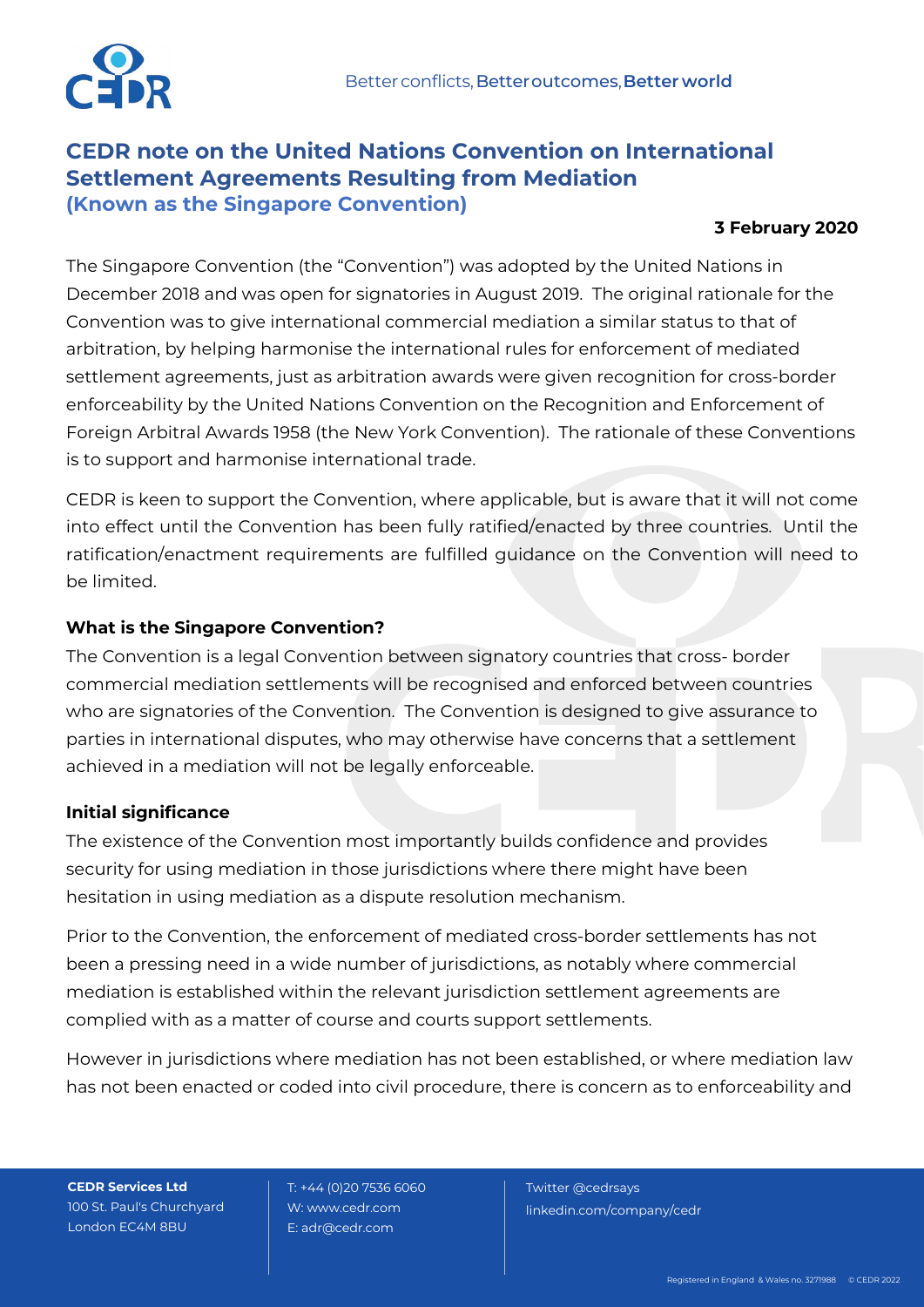

the potential for a party to renege on a mediated settlement. Therefore, in order to assuage this concern, the Convention was developed to give explicit enforceability in signatory countries.

## **A note of caution: Ratification of the Singapore Convention**

Whilst 51 states have signed the Convention to date (February 2020) no state has ratified the Convention. The Convention will come into effect six months after three states have ratified it. At the time of drafting this note there is no indication of imminent ratification by any signatories so for the time being the situation will need to be monitored for developments.

CEDR is considering what changes may be necessary to its Rules, Model Documents and Contract Clauses under the Convention and will ensure such changes are introduced when ratification occurs.

The key points for consideration are:

## **Evidencing origin of settlement under the Singapore Convention**

A condition to apply for enforcement under the Convention will be to evidence that the settlement agreement originates from a mediation. The Convention specifies ways in which this can be evidenced, including that the Mediator has signed the settlement agreement or the Mediator or an administering institution attests to the mediation having been carried out, or any other evidence acceptable to the competent authority designated by a country for the Convention.

CEDR is concerned that this would be problematic for the status of the process if the signature of the Mediator were to be taken as some form of endorsement of the terms of the mediation settlement, albeit that the Mediation Agreement should protect the Mediator from attempts to call him or her as a witness if there were to be any subsequent litigation. Whilst a mediator will test the parties on terms or conditions which he or she believes may be problematic in a settlement agreement, it is ultimately the parties' decision to make an agreement and the content contained therein.

CEDR is currently considering options to allow the parties to satisfy the Convention whilst also recognising the need for the Mediator to be independent, as it is CEDR's view that the Mediator should not sign an agreement between the parties. One option suggested is to attach as an appendix to the settlement agreement, the dated Mediation Agreement, which does have the Mediator's signature and which the parties refer to in the settlement. This

**CEDR Services Ltd** 100 St. Paul's Churchyard London EC4M 8BU

 T: +44 (0)20 7536 6060 W: [www.cedr.com](http://www.cedr.com/)  E[: adr@cedr.com](mailto:adr@cedr.com) 

 Twitter @cedrsays linkedin.com/company/cedr